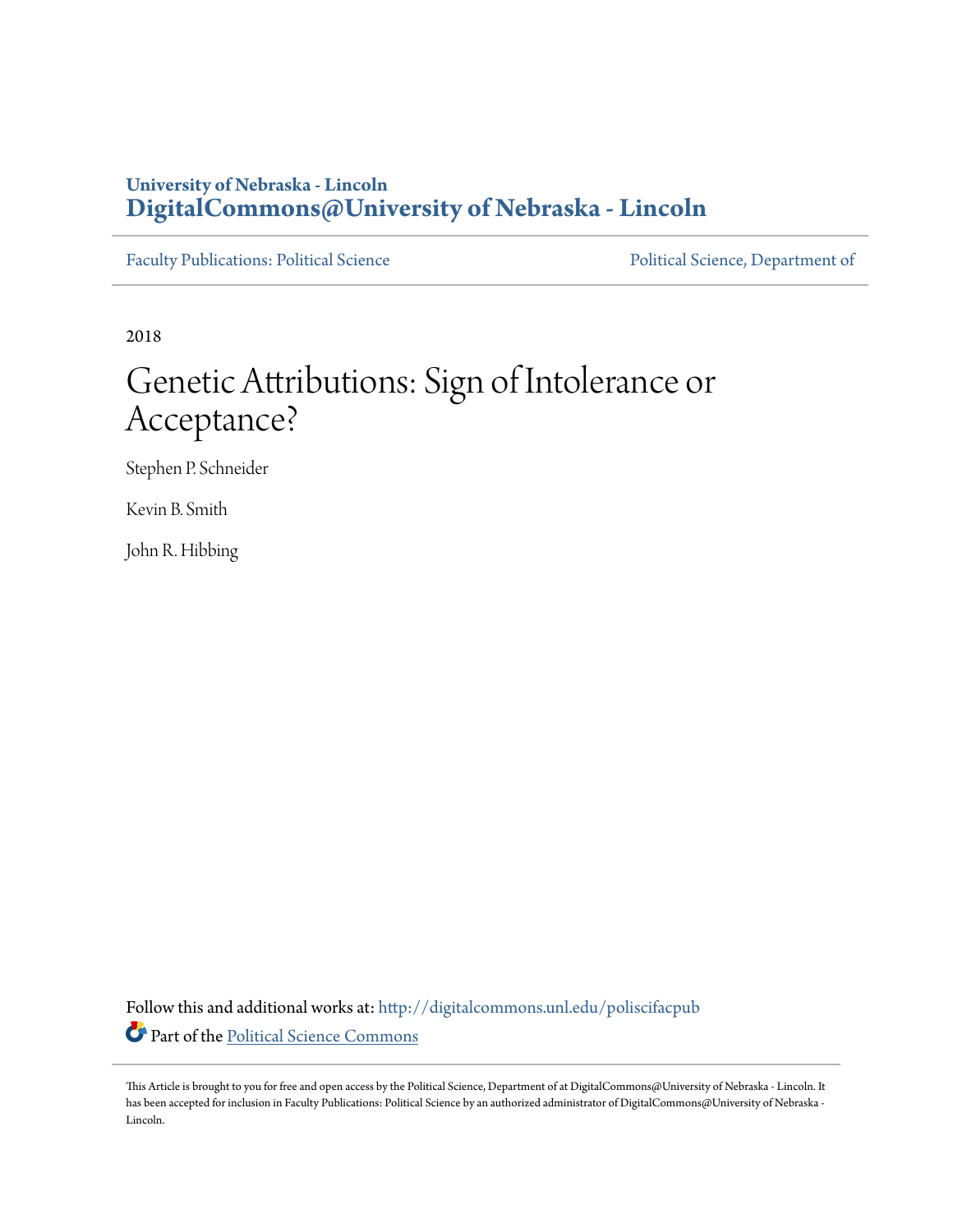# Genetic Attributions: Sign of Intolerance<br>or Acceptance? or Acceptance?

Stephen P. Schneider, University of Nebraska-Lincoln Kevin B. Smith, University of Nebraska–Lincoln John R. Hibbing, University of Nebraska-Lincoln

Many scholars argue that people who attribute human characteristics to genetic causes also tend to hold politically and socially problematic attitudes. More specifically, public acceptance of genetic influences is believed to be associated with intolerance, prejudice, and the legitimation of social inequities and laissez-faire policies. We test these expectations with original data from two nationally representative samples that allow us to identify the American public's attributional patterns across 18 diverse traits. Key findings are (1) genetic attributions are actually more likely to be made by liberals, not conservatives; (2) genetic attributions are associated with higher, not lower, levels of tolerance of vulnerable individuals; and (3) genetic attributions do not correlate with unseemly racial attitudes.

Why do people believe that individuals are the way<br>they are? This is an important question because<br>the presumed causes of personal traits and behav-<br>iors are known to have a significant influence on the public they are? This is an important question because the presumed causes of personal traits and behaviors are known to have a significant influence on the public attitudes and policies directed at individuals displaying those traits and behaviors (Haider-Markel and Joslyn 2008). To fully understand the attitudes and policies on issues as diverse as obesity, drug addiction, and sexual orientation is impossible without understanding what the public believes causes those traits. Despite this importance, current understanding of such causal attributions and their political implications is muddled.

A long-held, central assertion of academic theorizing on the topic is that people who attribute human characteristics to genetic causes are more likely to be conservative, intolerant, and racist (e.g., Gould 1996; Lewontin, Rose, and Kamin 1984). The basic logic follows essentialism: if traits are seen as unchangeable and map onto existing social differences, inequalities, and hierarchies, then these differences, inequalities, and hierarchies are likely to be viewed as part of a natural order that government policy should not and cannot change (Heine et al. 2017). Yet for at least one highly salient trait—sexual orientation—genetic attribution is clearly correlated with more liberal and tolerant attitudes (Haider-Markel and Joslyn 2008; Joslyn and Haider-Markel 2016; Suhay and Jayaratne 2013). The "born that way" perspective argues that acceptance of diverse sexual orientations is enhanced by recognizing the deep biological bases of those orientations.

Three factors have prevented empirical investigations from reconciling these opposing views. First, most previous studies examine only a small number of traits, making it difficult to draw broader conclusions. Second, previously employed survey probes tend to lack precision, asking respondents only to assess the importance of genetics to variation in a given trait even as people undoubtedly have vastly different thresholds for what counts as "important" (Shostak et al. 2009). Third, available survey items often lump all nongenetic causes together (e.g., Shostak et al. 2009), even though personal choice and environmental sources are quite different. Survey respondents need a fuller range of options for a couple of reasons. First, when given the option, the lay public ascribes substantial influence specifically to human agency

The Journal of Politics, volume 80, number 3. Published online May 10, 2018. http://dx.doi.org/10.1086/696860 © 2018 by the Southern Political Science Association. All rights reserved. 0022-3816/2018/8003-0021\$10.00 1023

Stephen P. Schneider (stphnschndr@huskers.unl.edu) is a PhD candidate, Kevin B. Smith (ksmith1@unl.edu) is a professor of political science, and John R. Hibbing (jhibbing1@unl.edu) is a Foundation Regents Professor of Political Science at the University of Nebraska–Lincoln, Lincoln, NE 68588.

Data and supporting materials necessary to reproduce the numerical results in the article are available in the JOP Dataverse (https://dataverse.harvard.edu /dataverse/jop). An online appendix with supplementary material is available at http://dx.doi.org/10.1086/696860.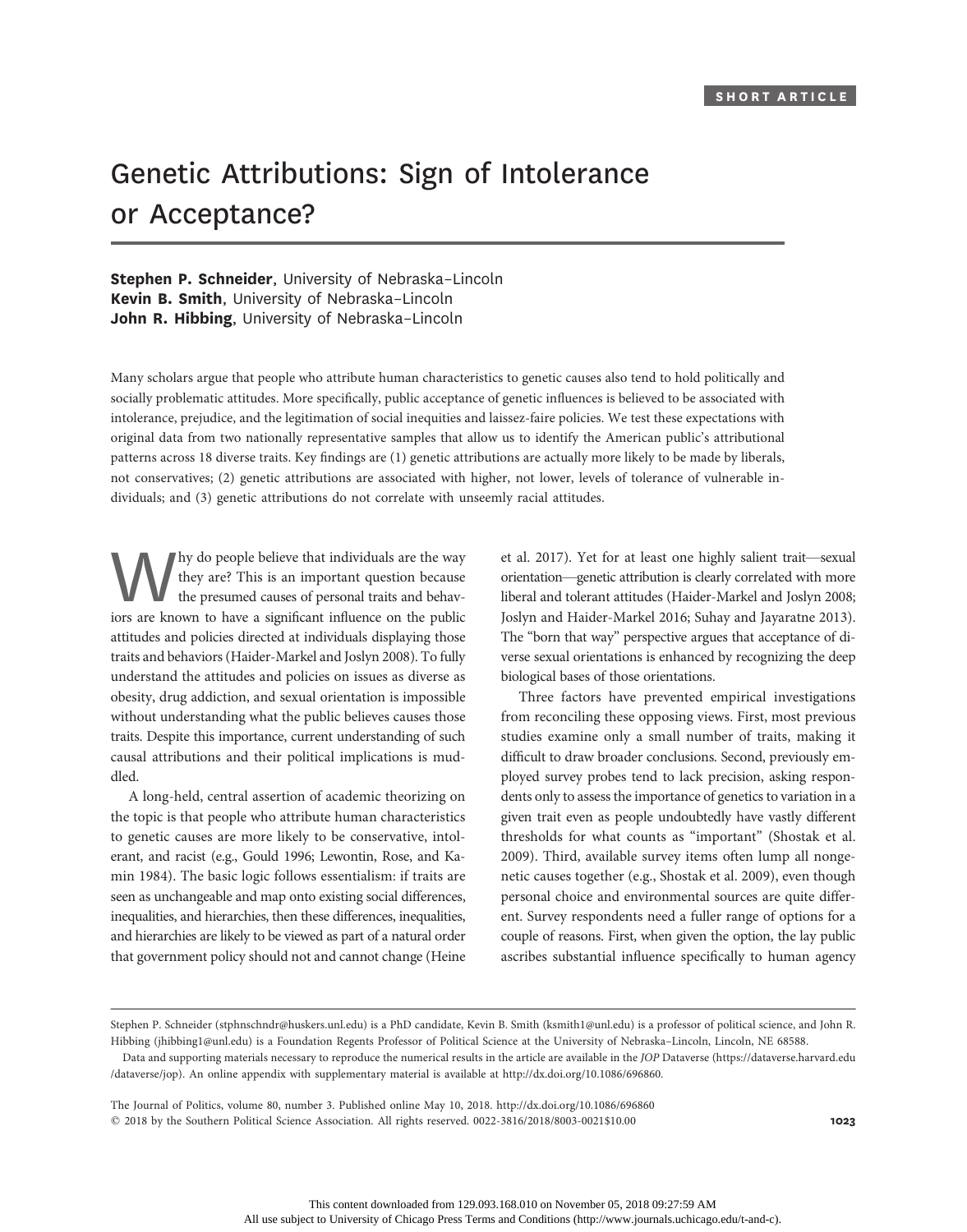(Condit et al. 2006). In contrast, behavioral genetics methodologies typically do not recognize or estimate personal choice (personal choice, if real, would be present in the error term of these estimation techniques, but there would be no way to distinguish its influence from measurement error). Second, the key theoretical construct distinguishing among causes appears to be the presumed ability of the individual to control his or her behavior (on controllability, see Weiner 1985). Genetics is perceived by the public as largely beyond the control of individuals (although recent discoveries on epigenetics raise doubts about this), while the environment contains both uncontrollable (exposure to chemicals while in the womb) and controllable (avoiding walking right past the bar) elements. In addition to genetics and the environment, we thus include a third, distinct attributional category that is clearly controllable, and we refer to it as personal choice.

In order to improve previous instrumentation strategies, we measured attributions across a large and diverse set of traits (the 18 traits listed in table 1) and for each set asked respondents to partition the influence of three potential causes—

Table 1. Attribution of 18 Traits to Genetics, the Environment, and Personal Choice (%)

|                       | Mean Attribution To: |                          |                    |  |  |  |
|-----------------------|----------------------|--------------------------|--------------------|--|--|--|
| Trait                 | Genetics             | Environmental<br>Factors | Personal<br>Choice |  |  |  |
|                       |                      |                          |                    |  |  |  |
| Height                | 88.52                | 6.48                     | 5.00               |  |  |  |
| Mentally disabled     | 80.33                | 13.01                    | 6.66               |  |  |  |
| Handedness            | 73.73                | 10.51                    | 15.77              |  |  |  |
| Intelligence          | 56.12                | 20.39                    | 23.50              |  |  |  |
| Being homosexual      | 50.94                | 15.71                    | 33.36              |  |  |  |
| Athletic ability      | 50.68                | 16.33                    | 32.99              |  |  |  |
| Obese                 | 41.77                | 21.82                    | 36.41              |  |  |  |
| Anxious or neurotic   | 37.48                | 36.42                    | 26.11              |  |  |  |
| Extroverted           | 35.67                | 32.75                    | 31.58              |  |  |  |
| Aptitude for language | 35.13                | 28.32                    | 36.55              |  |  |  |
| Eating disorder       | 23.70                | 37.66                    | 38.64              |  |  |  |
| Conscientiousness     | 23.56                | 29.32                    | 47.12              |  |  |  |
| Addicted to drugs     | 20.62                | 32.32                    | 47.06              |  |  |  |
| Open to new           |                      |                          |                    |  |  |  |
| experiences           | 17.69                | 31.77                    | 50.54              |  |  |  |
| Tolerant of           |                      |                          |                    |  |  |  |
| differences           | 11.12                | 36.36                    | 52.52              |  |  |  |
| Criminal record       | 11.09                | 33.94                    | 54.97              |  |  |  |
| Political ideology    | 8.56                 | 37.30                    | 54.14              |  |  |  |
| Deeply religious      | 8.42                 | 38.78                    | 52.80              |  |  |  |

Note.  $N = 600$ .

genetics, the environment, and personal choice—so that these influences summed to 100%. For example, if people believe drug addiction to be primarily the result of autonomous personal choice and only slightly attributable to genetics and to the environment, they might attribute 70% to personal choice, 15% to genetics, and 15% to environmental causes. These items on attributions along with additional items on political orientation, demographics, tolerance, and racial attitudes were then included in two specially commissioned surveys administered to nationally representative samples by YouGov (see the appendix, available online, for sampling details and all item wordings). The first survey ( $N = 600$ ; fielded in the spring of 2015) focused on the degree to which attributions covaried with tolerance, and the second ( $N = 600$ ; fielded in the late summer of 2015) concentrated on the connection to trait attributions and attitudes concerning race.

In table 1, we present people's attributions for the 18 traits included in the first survey. This descriptive information is interesting and important in its own right. Perceptions of the role of genetics vary widely depending on the trait. At the top end, people believe that height and mental disabilities are shaped primarily by genetics, with only a small role remaining for the environment and personal choice. At the bottom end, people believe that genetics plays very little role (under 10%) in shaping people's political and religious views. Aptitudes and personality traits are arrayed in between these extremes. The wisdom of including personal choice as a distinct option is apparent in the table. In fact, averaging across all traits, people are more likely to see personal choice than environmental factors as a source of trait variance.

We now turn to our core objective, which is to ascertain whether individuals who tend to attribute a large role to genetics are more (or less) likely to be politically conservative, intolerant, and racially prejudiced. Since our data are correlational, they do not indicate whether attributional tendencies affect ideology, tolerance, and racism, or the other way around. Fortunately, sorting out the causal order is not necessary because we are only interested in the degree to which genetic attributions are accompanied by particular political and social attitudes. Given uncertainty about the causal order, instead of using regression analysis, we calculated partial correlations between genetic attributions and the concepts of interest while controlling for the usual variables: age, income, education, race (white = 1, nonwhite = 0), sex (female = 1, male  $= 0$ ), and frequency of church attendance. Our primary measure of ideology was YouGov's standard five-point item ranging from  $1 =$  strong liberal to  $5 =$  strong conservative (alternatives to this measure are analyzed in the appendix). Our main variable (the degree to which each respondent attributed traits to genetics) was calculated by averaging each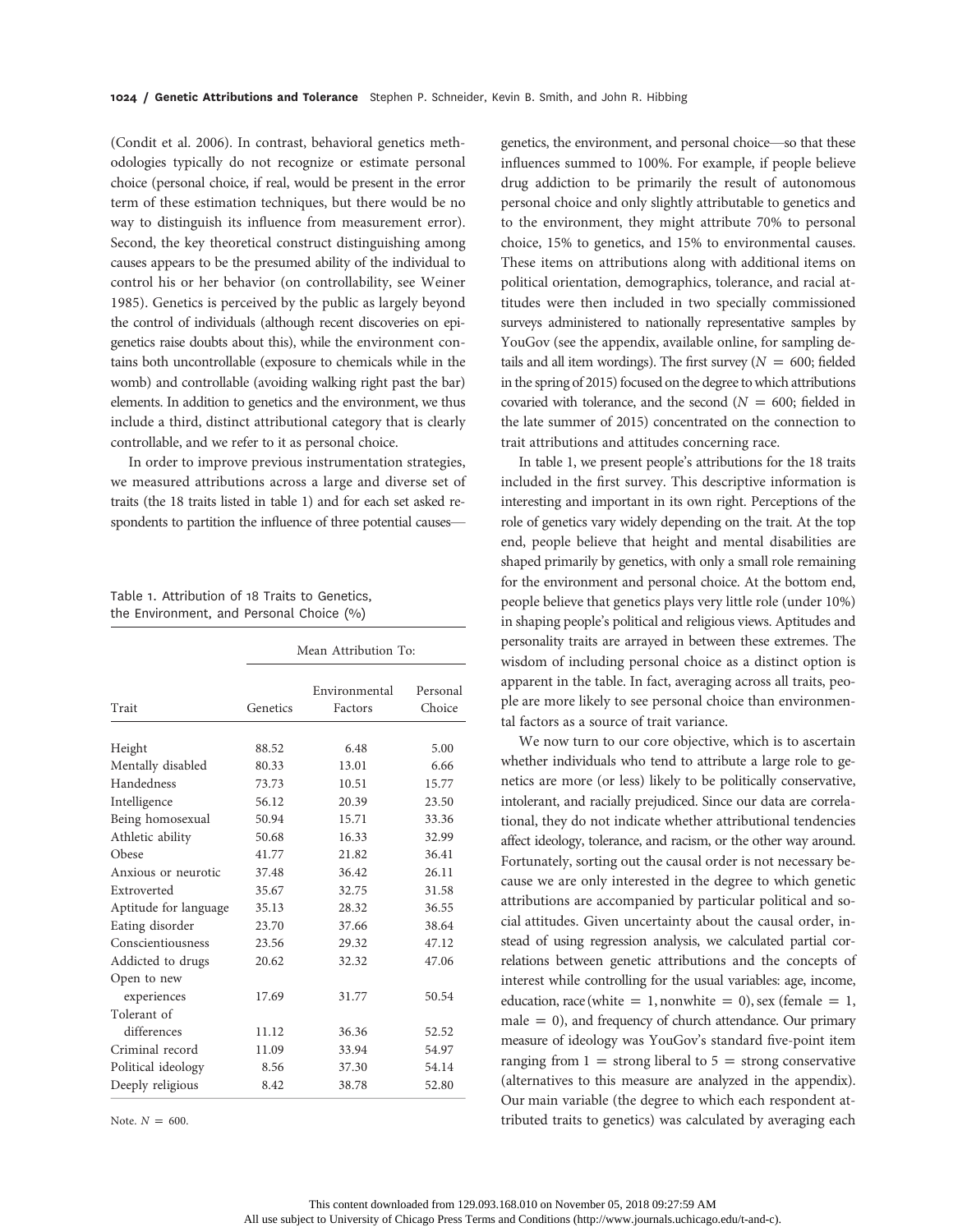respondent's attribution to genetics across all 18 traits in table 1.

The results are presented in table 2. The demographic variables suggest that older, less educated, churchgoing individuals are more likely to be conservative, as might have been expected, but the more relevant finding is that after controlling for these variables, there is a negative correlation between conservatism and the tendency to attribute a wide variety of traits to genetic causes. In other words, contrary to conventional wisdom, self-reported liberals are actually more likely than conservatives to attribute trait variation to genetics; these results hold if, instead of looking at global attributional tendencies, we run separate models for each of the 18 traits (see the appendix). When this is done, we find that for none of the 18 traits are genetic attributions significantly related to being conservative, and for 4 of the 18 traits there is a significant relationship with being liberal.

What about tolerance? Are those who attribute variation in traits to genetics less likely to be tolerant of diversity, as conventional wisdom anticipates? In compiling our first survey instrument, we singled out 5 of the 18 traits in table 1 for additional items on tolerance: homosexuality, drug addiction, obesity, mental disabilities, and political ideology. We tapped respondents' openness to and tolerance of individuals with each of these traits, using items common in the tolerance literature (Schnittker 2000). We created models similar to those presented in table 2, except that we now include three additional variables. One is labeled "trait used to describe"; it is a

dummy variable that captures whether the respondent reported that he or she had "a family member or close friend" who has been described as having that particular trait. Another is a control for ideological self-placement (described above), and the third is party identification ( $7 =$  strong Republican;  $1 =$  strong Democrat). In addition, for the five tolerance models, the variable labeled "genetic attribution" changes from mean attributions across all 18 variables to attributions for the particular trait (homosexuals, drug addicts, obese people, etc.) that is being tolerated—or not.

With other variables controlled, the tendency to attribute the source of a trait to genetics correlates positively with tolerance of homosexuals, drug addicts, the obese, and the mentally disabled ( $p < .01$ ). The only exception to the pattern is tolerance of those with opposing political beliefs (see also Suhay and Jayaratne 2013), and this finding should be taken with a grain of salt since the relationship appears to be driven by distorted variance (two-thirds assigned 0% of political beliefs to genetics, and a small number of outliers assigned 100%).

Our first survey did not include items on race, so we conducted a second survey a few months later. To measure genetic trait attributions, we included 12 of the 18 attributional items from table 1 (height, obesity, eating disorders, anxiety, openness, and religiosity were excluded to make room for the additional racial items). We focus on just two racial groups here: whites and African Americans. The survey contained items designed to tap five aspects of racial

Table 2. Partial Correlations for Ideology, Tolerance, and Genetic Attributions

| Variable                  |                          | Tolerance Toward: |              |                 |                      |                                  |  |
|---------------------------|--------------------------|-------------------|--------------|-----------------|----------------------|----------------------------------|--|
|                           | Conservative<br>Ideology | Homosexuals       | Drug Addicts | Obese<br>People | Mentally<br>Disabled | People with Opposite<br>Ideology |  |
| Genetic attribution       | $-.208**$                | $.370**$          | $.172**$     | $.147**$        | $.248**$             | $-.106**$                        |  |
| Female                    | $-.033$                  | $.113*$           | .044         | .059            | $.116*$              | $-.041$                          |  |
| Age                       | $.206**$                 | $-.089$           | $-.177**$    | $-.045$         | $-.143**$            | $-.055$                          |  |
| White                     | .073                     | $-.017$           | $.159**$     | .070            | $.105*$              | .049                             |  |
| Religious attendance      | $.332**$                 | $-.127**$         | $.117*$      | $-.053$         | .092                 | .010                             |  |
| Education                 | $-.099*$                 | $.122**$          | .053         | $.123**$        | .030                 | $.099**$                         |  |
| Income                    | .047                     | .025              | $-.011$      | $-.019$         | $-.060$              | .016                             |  |
| Conservative (ideology)   |                          | $-.164**$         | $-.152**$    | $-.083$         | $-.122**$            | $-.099**$                        |  |
| Republican (partisanship) |                          | .058              | $-.105*$     | $-.022$         | $-.079$              | $-.037$                          |  |
| Trait used to describe    |                          | $.197**$          | $.160**$     | $.219**$        | .057                 | .026                             |  |

Note. For conservative ideology, we include the respondents' average attribution to genetics for all 18 traits. For the five tolerance measures, we include the respondents' attribution to genetics for that particular trait.  $N = 458$ .

\*  $p < .05$ .

\*\*  $p < .01$ .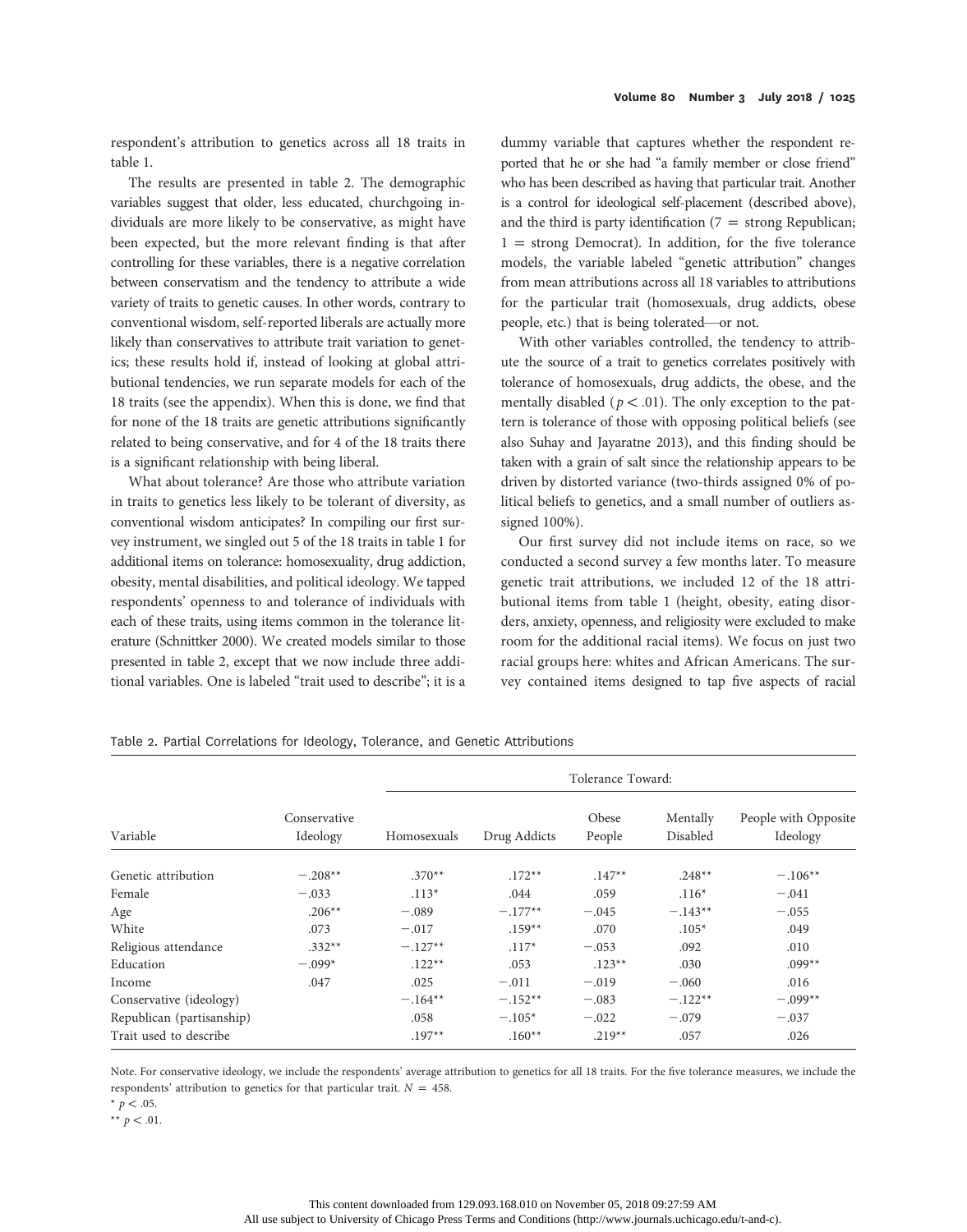| Variable                  | Symbolic Racism | Affirmative Action | Racial Tolerance | Racial Differences | <b>Black Homogeneity</b> |
|---------------------------|-----------------|--------------------|------------------|--------------------|--------------------------|
| Genetic attributions      |                 |                    |                  |                    |                          |
|                           | $-.119*$        | .054               | $-.101*$         | $-.025$            | .002                     |
| Female                    | .001            | .029               | .055             | $-.079$            | .033                     |
| Age                       | .078            | $-.007$            | $-.028$          | $-.051$            | $-.097*$                 |
| White                     | .016            | $-.175**$          | .086             | $-.061$            | $.104*$                  |
| Religious attendance      | $-.058$         | $.121*$            | .025             | $-.020$            | $-.078$                  |
| Education                 | .003            | $-.041$            | $.099*$          | $-.130**$          | .045                     |
| Income                    | .002            | $-.026$            | $.109*$          | .077               | $-.021$                  |
| Conservative (ideology)   | $.319**$        | $-.275**$          | $-.093$          | $.158**$           | .054                     |
| Republican (partisanship) | $.219**$        | $-.199**$          | $-.082$          | $-.006$            | .047                     |

| Table 3. Partial Correlations for Racial Attitudes and Genetic Attributions |  |  |  |  |  |  |  |
|-----------------------------------------------------------------------------|--|--|--|--|--|--|--|
|-----------------------------------------------------------------------------|--|--|--|--|--|--|--|

Note.  $N = 437$ .

\*  $p < .05$ .

\*\*  $p < .01$ .

attitudes. The first three were the six-item measure of "symbolic racism" (sometimes referred to as racial resentment), a two-item indicator of support for race-based affirmative action, and a four-item indicator of racial tolerance structurally similar to the tolerance measures used in table 2. We also included a measure of the extent to which people rated African Americans and whites differently on scales of intelligence, athletic ability, criminal tendencies, and conscientiousness, as well as a measure of the extent to which African Americans are perceived as being more homogeneous than whites (another indicator of racial biases).

We calculated the partial correlation coefficients for each of these five measures of racial attitudes in models parallel to those employed in table 2, and the results are presented in table 3. Coefficients for the control variables are not particularly surprising. For four of the five racial variables, however, the results are inconsistent with the expectation that genetic attributions are associated with unenlightened racial attitudes. The coefficients for affirmative action, perception of racial differences, and differences in perception of group homogeneity are statistically insignificant, and the coefficient for symbolic racism actually suggests that those making genetic attributions are significantly less likely to be racist. Even the one instance in which genetic attributions seem to be associated with racially unfavorable attitudes—racial tolerance—is questionable since it drops below statistical significance when the analysis is repeated with only white respondents (see the appendix). Regardless, the overall picture in table 3 is at odds with the widespread belief that attributing variation in individual behaviors to genetics correlates with repugnant racial perceptions and attitudes, appearing instead to have little overall effect.

In sum, we find that a key assumption underlying prevailing intellectual dogma—that compassionate, tolerant, racially enlightened individuals tend to deny that genetics is relevant to human variation—is factually inaccurate. Rather, people who accord genetics a role in explaining the different traits that humans possess are significantly more likely to be politically liberal; significantly more likely to be tolerant of homosexuals, drug addicts, the obese, and those with mental disabilities; and no more likely to hold unenlightened racial attitudes. Instead, those who believe traits are under personal control are the ones who tend to hold less tolerant attitudes.

#### ACKNOWLEDGMENTS

We would like to thank the Political Behavior Reading Group in the Department of Political Science at the University of Nebraska–Lincoln for helpful comments. We also thank our anonymous reviewers for their feedback. This research was approved by the University of Nebraska–Lincoln, Institutional Review Board.

#### **REFERENCES**

- Condit, Celeste M., Roxanne L. Parrott, and Tina Harris. 2006. "Laypeople and Behavioral Genetics." In Erik Parens, Audrey R. Chapman, and Nancy Press, eds., Wrestling with Behavioral Genetics. Baltimore: Johns Hopkins University Press, 286–309.
- Gould, Stephen Jay. 1996. The Mismeasure of Man. New York: Norton.
- Haider-Markel, Donald P., and Mark R. Joslyn. 2008. "Beliefs about the Origins of Homosexuality and Support for Gay Rights." [Public Opinion](https://www.journals.uchicago.edu/action/showLinks?doi=10.1086%2F696860&crossref=10.1093%2Fpoq%2Fnfn015&citationId=p_3) [Quarterly](https://www.journals.uchicago.edu/action/showLinks?doi=10.1086%2F696860&crossref=10.1093%2Fpoq%2Fnfn015&citationId=p_3) 72 (2): 291–310.
- Heine, Steven J., Ilan Dar-Nimrod, Benjamin Y. Cheung, and Travis Proulx. 2017. "Essentially Biased: Why People Are Fatalistic about Genes." [Ad](https://www.journals.uchicago.edu/action/showLinks?doi=10.1086%2F696860&crossref=10.1016%2Fbs.aesp.2016.10.003&citationId=p_5)[vances in Experimental Social Psychology](https://www.journals.uchicago.edu/action/showLinks?doi=10.1086%2F696860&crossref=10.1016%2Fbs.aesp.2016.10.003&citationId=p_5) 55:137–92.
- Joslyn, Mark R., and Donald P. Haider-Markel. 2016. "Genetic Attributions, Immutability, and Stereotypical Judgments." [Social Science Quarterly](https://www.journals.uchicago.edu/action/showLinks?doi=10.1086%2F696860&crossref=10.1111%2Fssqu.12263&citationId=p_6) 97 (2): 376–90.
- Lewontin, Richard C., Steven Rose, and Leon Kamin. 1984. Not in Our Genes: Biology, Ideology, and Human Nature. New York: Pantheon.